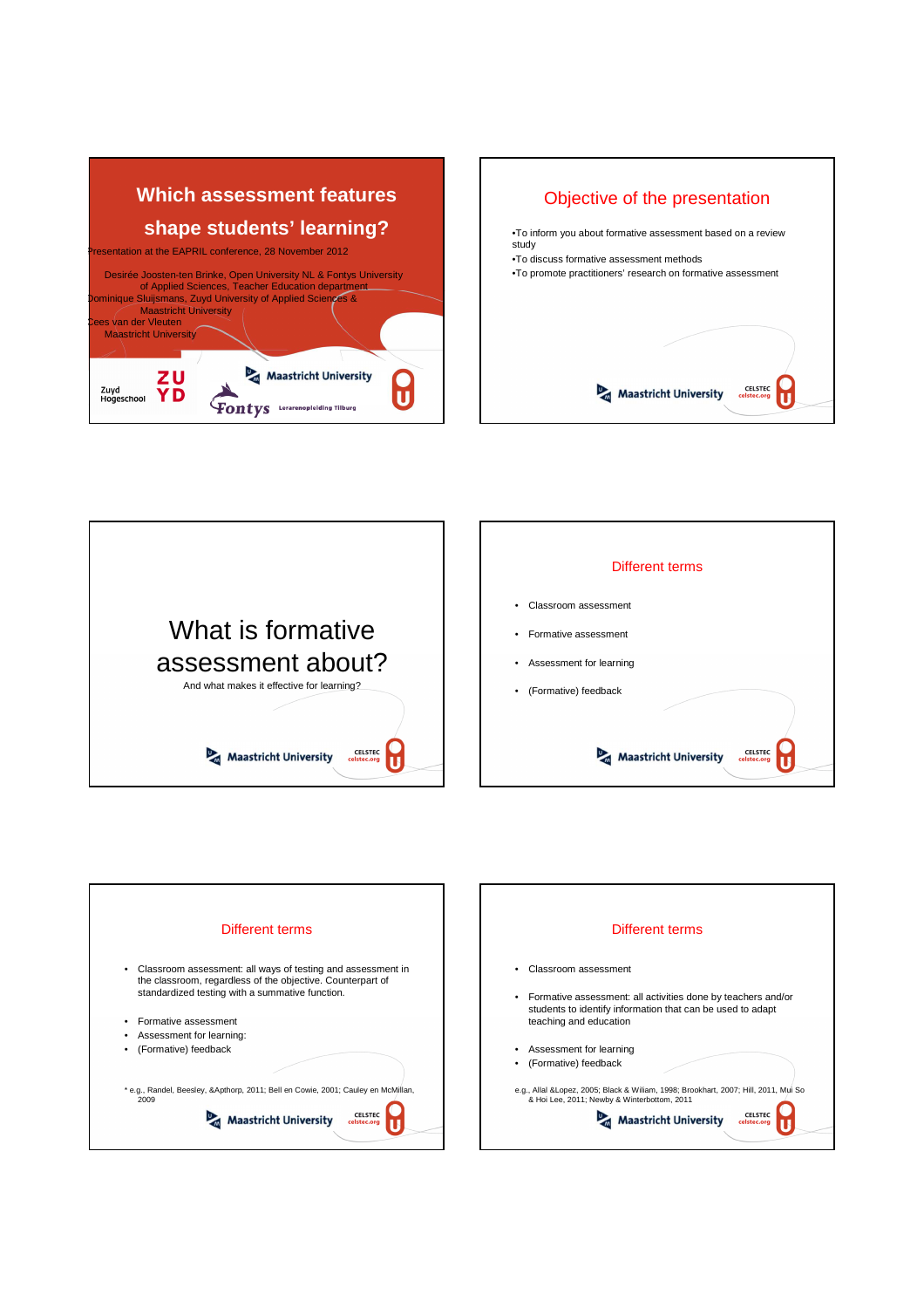| Information About the<br>Learning Process<br>(Scriven, 1967)                                                                                                         | Brookhart, 2007; p. 44)                   |                                                                   |                                    |
|----------------------------------------------------------------------------------------------------------------------------------------------------------------------|-------------------------------------------|-------------------------------------------------------------------|------------------------------------|
| Information About the   That Teachers<br>Learning Process<br>(Bloom et al., 1971)                                                                                    | Can Use for<br>Instructional<br>Decisions |                                                                   |                                    |
| Information About the   That Teachers<br>Learning Process<br>(Sadler, 1983, 1989)                                                                                    | Can Use for<br>Instructional<br>Decisions | And Students<br>Can Use for<br>Improving Their<br>Own Performance |                                    |
| Information About the That Teachers<br><b>Learning Process</b><br>(Black & Wiliam,<br>1998a, 1998b;<br>Brookhart, 1997a,<br>1997b; Crooks, 1988;<br>Natriello, 1987) | Can Use for<br>Instructional<br>Decisions | And Students<br>Can Use for<br>Improving Their<br>Performance     | <b>Which Motivates</b><br>Students |





|                         | Continuum                                                 |                        |
|-------------------------|-----------------------------------------------------------|------------------------|
| Informal<br>Unplanned   |                                                           | Formal<br>Planned      |
| On-the-Fly<br>Formative | Planned-for-<br>Interaction                               | Embedded<br>Assessment |
| Shavelson et al. (2008) |                                                           |                        |
|                         | $\mathbb{D}_{\mathbb{R}}$<br><b>Maastricht University</b> | CELSTEC<br>celstec.org |